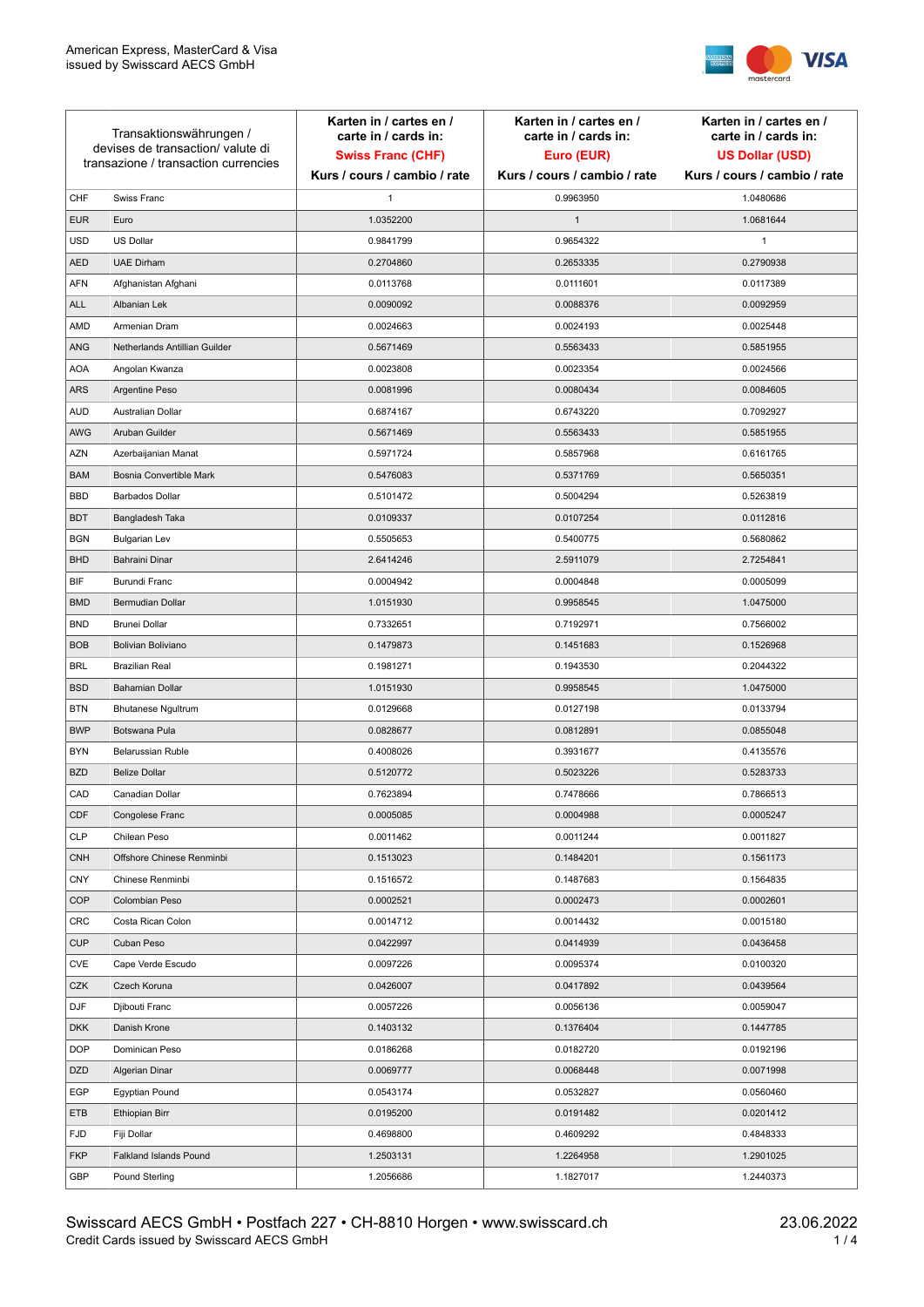

| Transaktionswährungen /<br>devises de transaction/valute di |                                      | Karten in / cartes en /<br>carte in / cards in: | Karten in / cartes en /<br>carte in / cards in: | Karten in / cartes en /<br>carte in / cards in: |
|-------------------------------------------------------------|--------------------------------------|-------------------------------------------------|-------------------------------------------------|-------------------------------------------------|
|                                                             | transazione / transaction currencies | <b>Swiss Franc (CHF)</b>                        | Euro (EUR)                                      | <b>US Dollar (USD)</b>                          |
|                                                             |                                      | Kurs / cours / cambio / rate                    | Kurs / cours / cambio / rate                    | Kurs / cours / cambio / rate                    |
| <b>GEL</b>                                                  | Georgia Lari                         | 0.3541862                                       | 0.3474393                                       | 0.3654577                                       |
| <b>GHS</b>                                                  | Ghana Cedi                           | 0.1408816                                       | 0.1381979                                       | 0.1453650                                       |
| GIP                                                         | Gibraltar Pound                      | 1.2503131                                       | 1.2264958                                       | 1.2901025                                       |
| <b>GMD</b>                                                  | Gambia Dalasi                        | 0.0207352                                       | 0.0203402                                       | 0.0213951                                       |
| <b>GNF</b>                                                  | Guinea Franc                         | 0.0001175                                       | 0.0001153                                       | 0.0001212                                       |
| <b>GTQ</b>                                                  | Guatemala Quetzal                    | 0.1312026                                       | 0.1287033                                       | 0.1353779                                       |
| GYD                                                         | Guyana Dollar                        | 0.0048607                                       | 0.0047681                                       | 0.0050154                                       |
| HKD                                                         | Hong Kong Dollar                     | 0.1253826                                       | 0.1229942                                       | 0.1293727                                       |
| <b>HNL</b>                                                  | Honduras Lempira                     | 0.0413703                                       | 0.0405822                                       | 0.0426868                                       |
| <b>HRK</b>                                                  | Croatian Kuna                        | 0.1432381                                       | 0.1405095                                       | 0.1477964                                       |
| <b>HTG</b>                                                  | Haiti Gourde                         | 0.0087472                                       | 0.0085806                                       | 0.0090256                                       |
| <b>HUF</b>                                                  | Forint                               | 0.0026610                                       | 0.0026103                                       | 0.0027457                                       |
| <b>IDR</b>                                                  | Indonesia Rupiah                     | 0.0000686                                       | 0.0000673                                       | 0.0000708                                       |
| <b>ILS</b>                                                  | New Israeli Sheqel                   | 0.2894260                                       | 0.2839127                                       | 0.2986366                                       |
| <b>INR</b>                                                  | Indian Rupee                         | 0.0129967                                       | 0.0127491                                       | 0.0134103                                       |
| IQD                                                         | Iraqi Dinar                          | 0.0006953                                       | 0.0006821                                       | 0.0007174                                       |
| <b>ISK</b>                                                  | <b>Iceland Krona</b>                 | 0.0077219                                       | 0.0075748                                       | 0.0079676                                       |
| <b>JMD</b>                                                  | Jamaican Dollar                      | 0.0067003                                       | 0.0065727                                       | 0.0069135                                       |
| <b>JOD</b>                                                  | Jordanian Dinar                      | 1.4338734                                       | 1.4065594                                       | 1.4795043                                       |
| JPY                                                         | Yen                                  | 0.0072535                                       | 0.0071153                                       | 0.0074843                                       |
| <b>KES</b>                                                  | Kenyan Shilling                      | 0.0086436                                       | 0.0084789                                       | 0.0089187                                       |
| <b>KGS</b>                                                  | Kyrgyzstan Som                       | 0.0127697                                       | 0.0125264                                       | 0.0131761                                       |
| <b>KHR</b>                                                  | Cambodia Riel                        | 0.0002501                                       | 0.0002453                                       | 0.0002581                                       |
| <b>KMF</b>                                                  | Comoro Franc                         | 0.0021770                                       | 0.0021355                                       | 0.0022463                                       |
| <b>KRW</b>                                                  | Korean Republic Won                  | 0.0007862                                       | 0.0007712                                       | 0.0008112                                       |
| <b>KWD</b>                                                  | Kuwaiti Dinar                        | 3.2433948                                       | 3.1816111                                       | 3.3466111                                       |
| <b>KYD</b>                                                  | Cayman Islands Dollar                | 1.2182321                                       | 1.1950259                                       | 1.2570006                                       |
| KZT                                                         | Kazakhstan Tenge                     | 0.0022303                                       | 0.0021878                                       | 0.0023013                                       |
| LAK                                                         | Lao Republic Kip                     | 0.0000673                                       | 0.0000660                                       | 0.0000694                                       |
| LKR                                                         | Sri Lanka Rupee                      | 0.0028245                                       | 0.0027707                                       | 0.0029144                                       |
| <b>LRD</b>                                                  | Liberian Dollar                      | 0.0066789                                       | 0.0065517                                       | 0.0068914                                       |
| LSL                                                         | Lesotho Lothi                        | 0.0639884                                       | 0.0627695                                       | 0.0660247                                       |
| <b>LYD</b>                                                  | Libyan Dinar                         | 0.2106788                                       | 0.2066656                                       | 0.2173833                                       |
| MAD                                                         | Moroccan Dirham                      | 0.0989090                                       | 0.0970249                                       | 0.1020566                                       |
| <b>MDL</b>                                                  | Moldovan Leu                         | 0.0530185                                       | 0.0520085                                       | 0.0547057                                       |
| <b>MGA</b>                                                  | Malagasy Ariary                      | 0.0002504                                       | 0.0002456                                       | 0.0002584                                       |
| <b>MKD</b>                                                  | Macedonia Denar                      | 0.0173123                                       | 0.0169825                                       | 0.0178632                                       |
| MMK                                                         | Myanmar Kyat                         | 0.0005488                                       | 0.0005383                                       | 0.0005663                                       |
| <b>MNT</b>                                                  | Mongolia Tugrik                      | 0.0003246                                       | 0.0003184                                       | 0.0003349                                       |
| <b>MOP</b>                                                  | Macao Pataca                         | 0.1256272                                       | 0.1232341                                       | 0.1296251                                       |
| <b>MRU</b>                                                  | Mauritanian Ouguiya                  | 0.0280136                                       | 0.0274800                                       | 0.0289051                                       |
| <b>MUR</b>                                                  | Mauritius Rupee                      | 0.0228308                                       | 0.0223959                                       | 0.0235574                                       |
| <b>MVR</b>                                                  | Maldives Rufiyaa                     | 0.0657776                                       | 0.0645246                                       | 0.0678709                                       |
| <b>MWK</b>                                                  | Malawi Kwacha                        | 0.0009972                                       | 0.0009782                                       | 0.0010289                                       |
| <b>MXN</b>                                                  | Mexican Peso                         | 0.0507267                                       | 0.0497604                                       | 0.0523410                                       |
| <b>MYR</b>                                                  | Malaysian Ringgit                    | 0.2308765                                       | 0.2264785                                       | 0.2382238                                       |
| <b>MZN</b>                                                  | Mozambique Metical                   | 0.0158614                                       | 0.0155593                                       | 0.0163662                                       |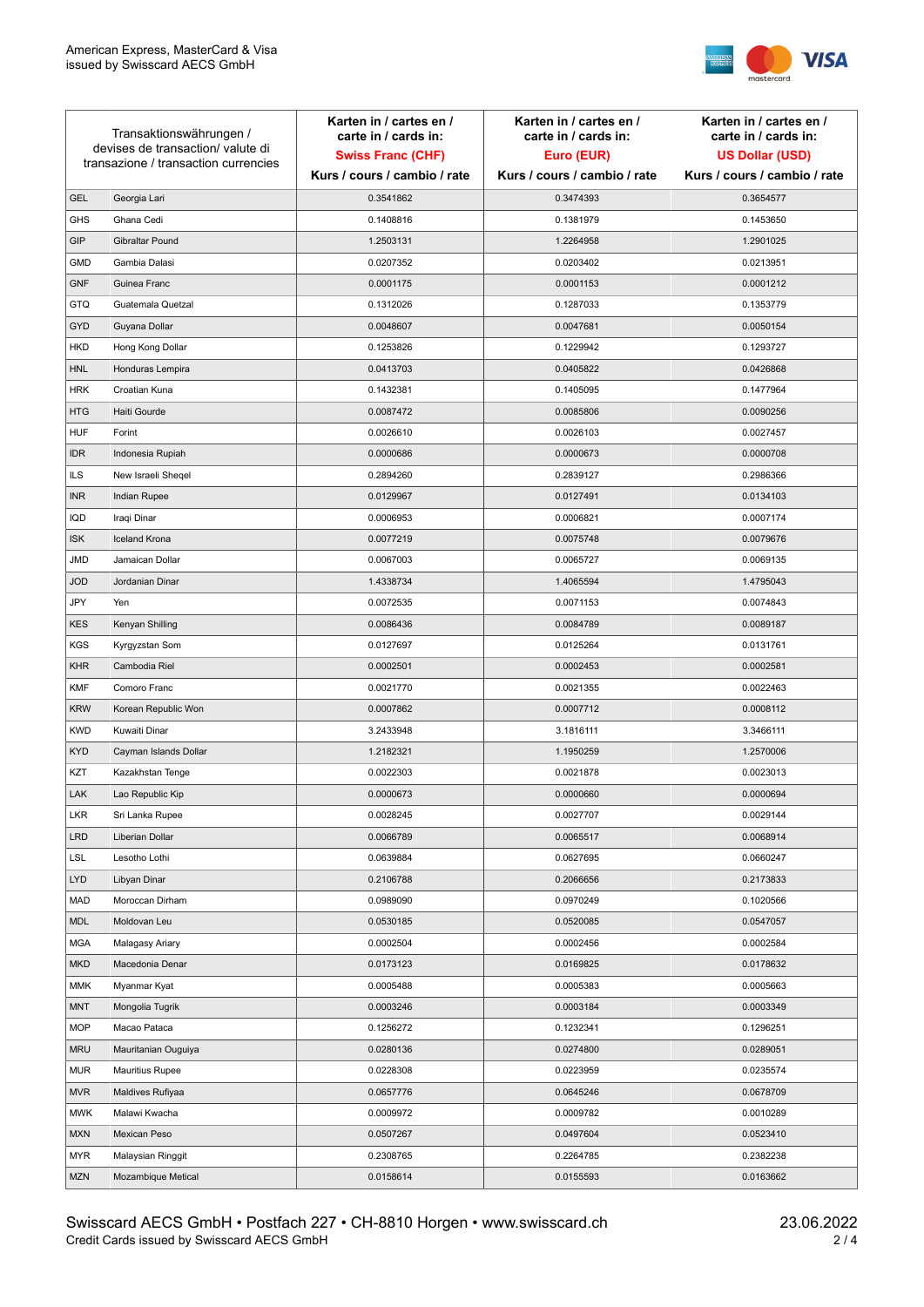

| Transaktionswährungen /<br>devises de transaction/valute di<br>transazione / transaction currencies |                             | Karten in / cartes en /<br>carte in / cards in:<br><b>Swiss Franc (CHF)</b> | Karten in / cartes en /<br>carte in / cards in:<br>Euro (EUR) | Karten in / cartes en /<br>carte in / cards in:<br><b>US Dollar (USD)</b> |
|-----------------------------------------------------------------------------------------------------|-----------------------------|-----------------------------------------------------------------------------|---------------------------------------------------------------|---------------------------------------------------------------------------|
|                                                                                                     |                             | Kurs / cours / cambio / rate                                                | Kurs / cours / cambio / rate                                  | Kurs / cours / cambio / rate                                              |
| <b>NAD</b>                                                                                          | Namibia Dollar              | 0.0640137                                                                   | 0.0627943                                                     | 0.0660508                                                                 |
| <b>NGN</b>                                                                                          | Nigeria Naira               | 0.0024243                                                                   | 0.0023781                                                     | 0.0025014                                                                 |
| <b>NIO</b>                                                                                          | Nicaragua Cordoba Oro       | 0.0284687                                                                   | 0.0279264                                                     | 0.0293747                                                                 |
| <b>NOK</b>                                                                                          | Norwegian Krone             | 0.1001192                                                                   | 0.0982120                                                     | 0.1033053                                                                 |
| <b>NPR</b>                                                                                          | Nepalese Rupee              | 0.0081230                                                                   | 0.0079683                                                     | 0.0083815                                                                 |
| <b>NZD</b>                                                                                          | New Zealand Dollar          | 0.6247242                                                                   | 0.6128238                                                     | 0.6446051                                                                 |
| <b>OMR</b>                                                                                          | Oman Rial                   | 2.5869452                                                                   | 2.5376663                                                     | 2.6692710                                                                 |
| PAB                                                                                                 | Panamanian Balboa           | 1.0151930                                                                   | 0.9958545                                                     | 1.0475000                                                                 |
| <b>PEN</b>                                                                                          | Peru Sol                    | 0.2736677                                                                   | 0.2684546                                                     | 0.2823768                                                                 |
| <b>PGK</b>                                                                                          | Papua New Guinea Kina       | 0.2883148                                                                   | 0.2828227                                                     | 0.2974900                                                                 |
| PHP                                                                                                 | Philippine Peso             | 0.0187286                                                                   | 0.0183718                                                     | 0.0193246                                                                 |
| <b>PKR</b>                                                                                          | Pakistan Rupee              | 0.0048048                                                                   | 0.0047133                                                     | 0.0049577                                                                 |
| PLN                                                                                                 | Zloty                       | 0.2260334                                                                   | 0.2217277                                                     | 0.2332266                                                                 |
| <b>PYG</b>                                                                                          | Paraguay Guarani            | 0.0001476                                                                   | 0.0001448                                                     | 0.0001523                                                                 |
| QAR                                                                                                 | Qatari Rial                 | 0.2729085                                                                   | 0.2677098                                                     | 0.2815934                                                                 |
| <b>RON</b>                                                                                          | Leu                         | 0.2177978                                                                   | 0.2136490                                                     | 0.2247289                                                                 |
| <b>RSD</b>                                                                                          | Serbian Dinar               | 0.0091721                                                                   | 0.0089974                                                     | 0.0094640                                                                 |
| <b>RUB</b>                                                                                          | Russian Ruble               | 0.0192031                                                                   | 0.0188373                                                     | 0.0198142                                                                 |
| <b>RWF</b>                                                                                          | Rwanda Franc                | 0.0009948                                                                   | 0.0009758                                                     | 0.0010265                                                                 |
| SAR                                                                                                 | Saudi Riyal                 | 0.2648396                                                                   | 0.2597946                                                     | 0.2732677                                                                 |
| SBD                                                                                                 | Solomon Islands Dollar      | 0.1296401                                                                   | 0.1271706                                                     | 0.1337657                                                                 |
| <b>SCR</b>                                                                                          | Seychelles Rupee            | 0.0736848                                                                   | 0.0722812                                                     | 0.0760297                                                                 |
| <b>SDG</b>                                                                                          | Sudanese Pound              | 0.0022793                                                                   | 0.0022359                                                     | 0.0023518                                                                 |
| <b>SEK</b>                                                                                          | Swedish Krona               | 0.0979780                                                                   | 0.0961116                                                     | 0.1010960                                                                 |
| SGD                                                                                                 | Singapore Dollar            | 0.7108646                                                                   | 0.6973233                                                     | 0.7334868                                                                 |
| <b>SHP</b>                                                                                          | St Helena Pound             | 1.2503131                                                                   | 1.2264958                                                     | 1.2901025                                                                 |
| <b>SLL</b>                                                                                          | Sierra Leone Leone          | 0.0000772                                                                   | 0.0000757                                                     | 0.0000797                                                                 |
| SOS                                                                                                 | Somali shilling             | 0.0017572                                                                   | 0.0017237                                                     | 0.0018131                                                                 |
| SRD                                                                                                 | Suriname Dollar             | 0.0462006                                                                   | 0.0453205                                                     | 0.0476709                                                                 |
| SSD                                                                                                 | South Sudanese Pound        | 0.0020717                                                                   | 0.0020322                                                     | 0.0021376                                                                 |
| <b>STN</b>                                                                                          | Sao Tome and Principe Dobra | 0.0435095                                                                   | 0.0426807                                                     | 0.0448941                                                                 |
| <b>SVC</b>                                                                                          | El Salvador Colon           | 0.1160221                                                                   | 0.1138120                                                     | 0.1197143                                                                 |
| SZL                                                                                                 | Swaziland Lilangeni         | 0.0640077                                                                   | 0.0627884                                                     | 0.0660447                                                                 |
| THB                                                                                                 | Baht                        | 0.0281468                                                                   | 0.0276106                                                     | 0.0290425                                                                 |
| TJS                                                                                                 | Tajikistan Somoni           | 0.0959322                                                                   | 0.0941048                                                     | 0.0989851                                                                 |
| <b>TMT</b>                                                                                          | Turkmenistan Manat          | 0.2908482                                                                   | 0.2853078                                                     | 0.3001040                                                                 |
| <b>TND</b>                                                                                          | Tunisian Dinar              | 0.3337694                                                                   | 0.3274114                                                     | 0.3443911                                                                 |
| <b>TOP</b>                                                                                          | Tonga Pa'anga               | 0.4492229                                                                   | 0.4406656                                                     | 0.4635188                                                                 |
| <b>TRY</b>                                                                                          | Turkish Lira                | 0.0578412                                                                   | 0.0567394                                                     | 0.0596819                                                                 |
| <b>TTD</b>                                                                                          | Trinidad & Tobago Dollar    | 0.1500233                                                                   | 0.1471655                                                     | 0.1547976                                                                 |
| <b>TWD</b>                                                                                          | New Taiwan Dollar           | 0.0341467                                                                   | 0.0334962                                                     | 0.0352334                                                                 |
| TZS                                                                                                 | Tanzanian Shilling          | 0.0004355                                                                   | 0.0004272                                                     | 0.0004494                                                                 |
| <b>UAH</b>                                                                                          | Ukraine Hryvnia             | 0.0347016                                                                   | 0.0340406                                                     | 0.0358059                                                                 |
| <b>UGX</b>                                                                                          | Uganda Shilling             | 0.0002722                                                                   | 0.0002670                                                     | 0.0002809                                                                 |
| <b>UYU</b>                                                                                          | Peso Uruguayo               | 0.0255213                                                                   | 0.0250351                                                     | 0.0263335                                                                 |
| <b>UZS</b>                                                                                          | Uzbekistan Sum              | 0.0000936                                                                   | 0.0000918                                                     | 0.0000966                                                                 |
| <b>VND</b>                                                                                          | Vietnam Dong                | 0.0000437                                                                   | 0.0000429                                                     | 0.0000451                                                                 |